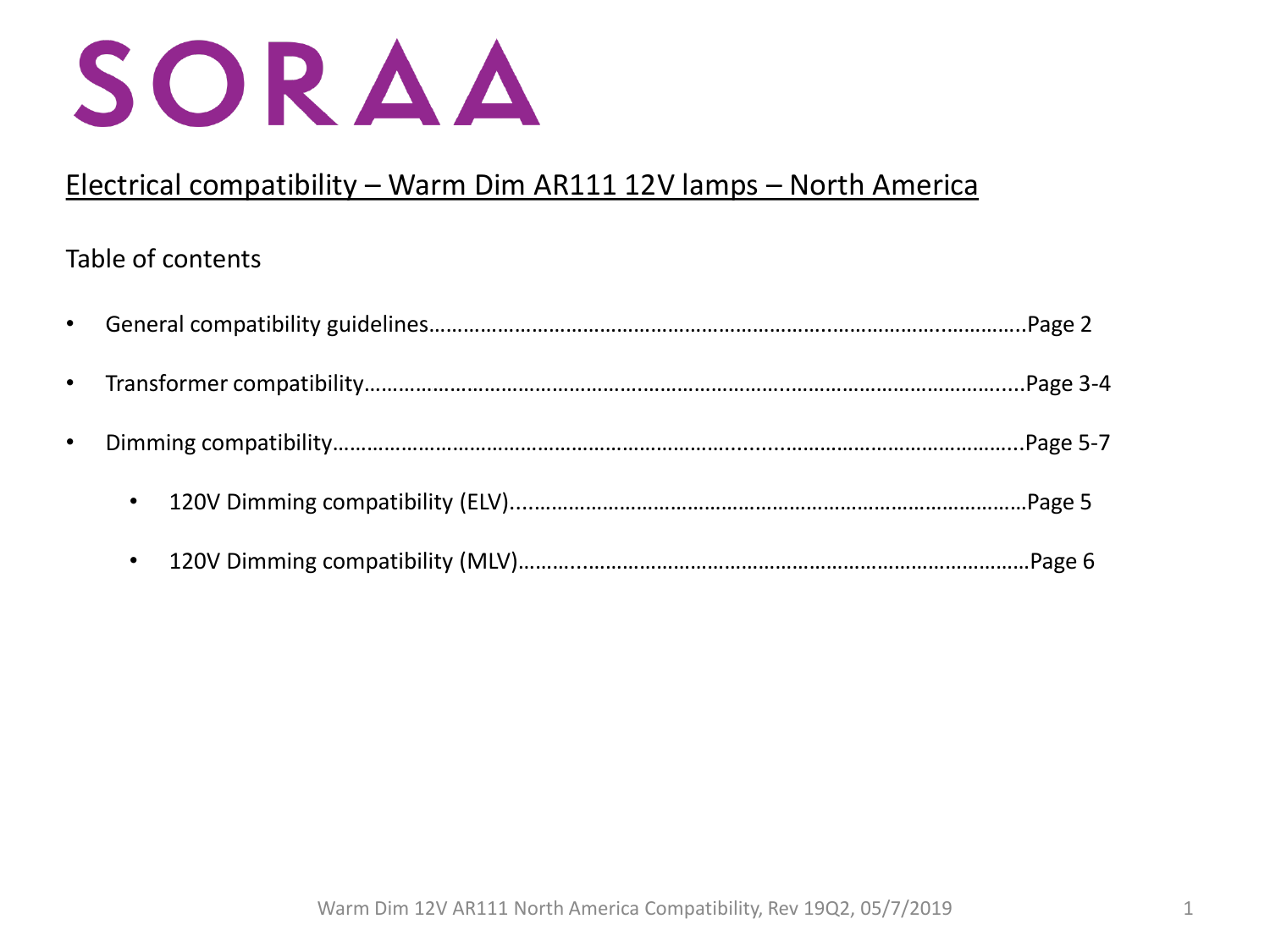### **Scope**

This document provides the basic guidelines regards electrical compatibility of SORAA 12V AR111 Warm Dim lamps and compatibility tables for transformers and dimmers.

### **Transformer Compatibility**

SORAA 12V AR111 lamps are made to work with 12V AC magnetic (MLV) and electronic (ELV) transformers and 12V DC transformers. Transformer compatibility tables are on this document. If multiple lamps are installed on one transformer, they need to be connected in parallel. They cannot be installed in series.

- 12V AC Magnetic transformers and 12V DC transformers are in general compatible.
- 12V AC Electronic transformers generally have a minimum load, and SORAA recommends using only transformers that have been tested and found compatible. In general we recommend to use transformers with very little or no minimum load (0W).

For transformer-lamp compatibility, Soraa only tests up to 5 transformers per circuit. Consult Soraa, controls provider and transformer manufacturer for latest compatibility when installing 5 or more fixtures per circuit. Lamp performance may vary based on field conditions, including but not limited to THD, shared neutral wires, power-quality. Whenever possible, test lamps in-situ to verify satisfactory performance.

### **Dimmer Compatibility**

SORAA 12V AR111 lamps are made to work with trailing edge (reverse phase) and leading edge (forward phase) phase cut dimmers.

Electronic dimmable transformers need trailing edge dimmers, while Magnetic transformers need leading edge dimmers.

On the dimmer compatibility, the percentages for each transformer/dimmer combination are the percentage of measured light output that we were able to dim down to without seeing any problems like flicker/shimmer. Anything 30% or above is considered not compatible and you will see a "NC" in a grey cell. There might be a minimum wattage load on the transformer/dimmer. If this minimum load is not met, there might be compatibility issues.

### **Maximum number of lamps on a dimmer/transformer**

The following need to be considered when determining the amount of lamps on a dimmer/transformer.

- 1. SORAA tests have been carried out with 1 lamp unless stated otherwise.
- 2. There is a repetitive, very brief current spike the LED lamp will see twice per cycle. This current spike has to be provided by the transformer and/or dimmer, and will affect the recommended lamp load on each transformer or dimmer.
- 3. Ultimately the transformer/dimmer manufacturer is the only one with authority to rate their product, but SORAA can give an Engineering estimate.
- 4. For transformers, we recommend to use a 1.4 de-rating factor:

### **For example for a 50W transformer it would mean 50/1.4=35W of LED, so an estimated maximum of 1 lamp 18.5W.**

5. For dimmers, we recommend to use a 2.0 de-rating factor for leading edge dimmers with magnetic transformers; and a 4.0 de-rating factor for trailing edge dimmers driving Low Voltage lamps on electronic transformers.

**For example for a 500W leading edge dimmer it would mean 500/2=250W of LED, so an estimated maximum of 13 lamps 18.5W. For example for a 400W trailing edge dimmer it would mean 400/4=100W of LED, so an estimated maximum of 5 lamps 18.5W.** 

### **Distance between transformer and lamp(s)**

- 12V AC Magnetic transformers and 12V DC transformers do not have a limitation regards the maximum length of the wires between transformer and lamp. Only the voltage drop has to be taken into account (losses because of the inner resistance of the conductors).
- 12V AC Electronic transformers have a limitation in the length of the wires between transformer and lamp(s). This length is usually stated by the transformer manufacturer on its specs or on the transformer itself, and generally it is limited to 2 meters (6 feet).

### **Disclaimer**

application site. Results may vary due to variability in component choices and manufacturing processes by the transformer and dimmer manufacturers. For more information on the 2<br>dimmers/transformers, please find specs on t Compatibility tests are conducted by Soraa only as guidance for the user. All tests are conducted under bench conditions; results may differ from test results depending on conditions at the dimmers/transformers, please find specs on the manufacturer's website.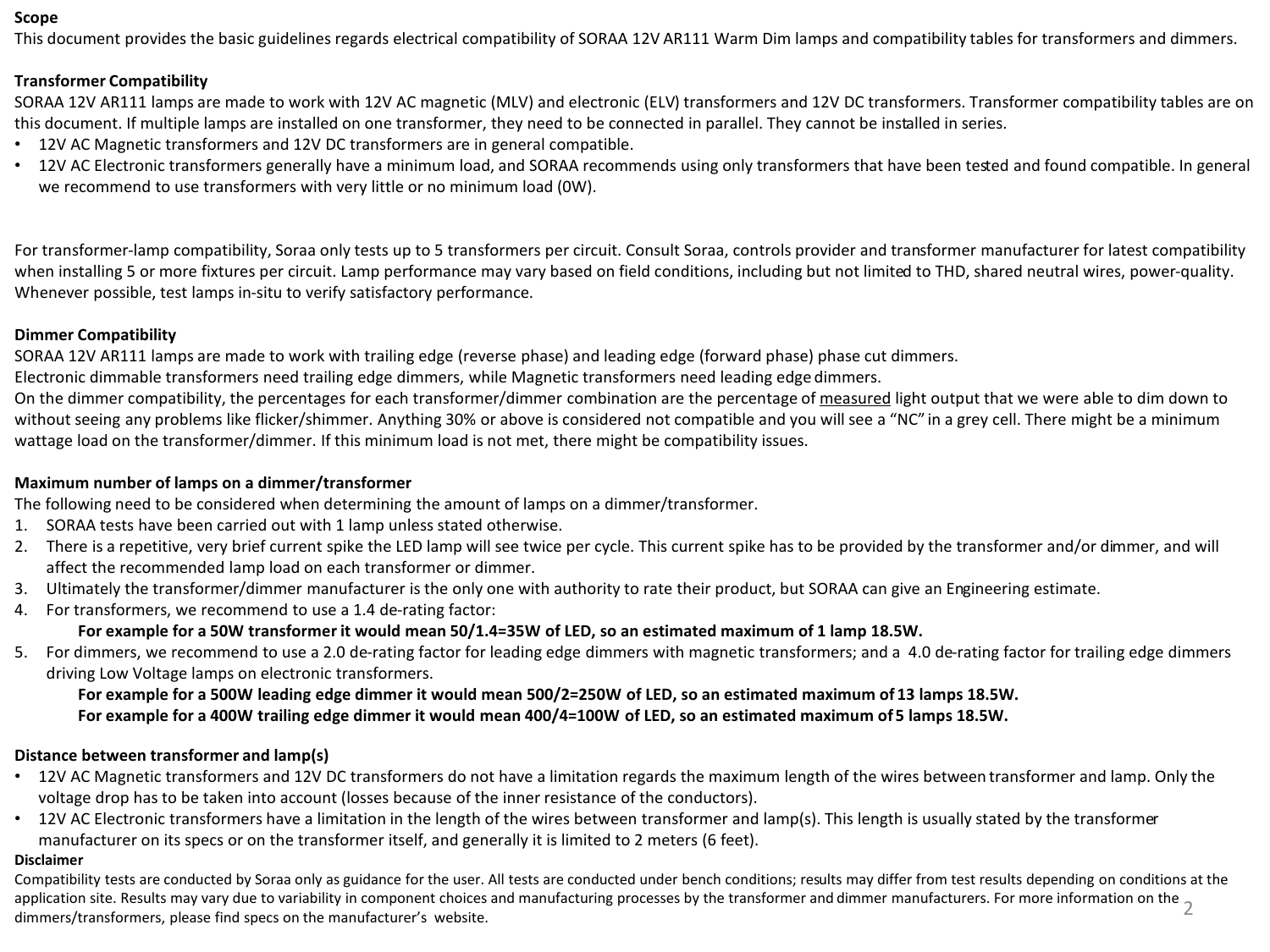| Mfg                  | <b>Model</b>              |     | Voltage           | Country    | Transformer Type | 1 Lamp |
|----------------------|---------------------------|-----|-------------------|------------|------------------|--------|
| <b>North America</b> |                           |     |                   |            |                  |        |
| $B+L$                | FX95100 (version RF1)     | 75  | 120               | <b>USA</b> | Electronic       | Pass   |
| Fulham               | T1M1UNV012V-60L           | 60  | 120-277           | <b>USA</b> | DC               | Pass   |
| Hatch                | <b>RL12-75A</b>           |     | 120               | <b>USA</b> | Electronic       | Pass   |
| Hatch                | RS12-60                   |     | 120               | <b>USA</b> | Electronic       | Pass   |
| Hatch                | RS12-60M-LED-277          |     | 277               | <b>USA</b> | Electronic       | Pass   |
| Hatch                | RS12-150                  |     | 120               | <b>USA</b> | Electronic       | Pass   |
| Hatch                | VS12-60                   |     | 120               | <b>USA</b> | Electronic       | Pass   |
| Hatch                | RS12-60M-LED              | 60  | 120               | <b>USA</b> | Electronic       | Pass   |
| Hatch                | RL12-60M-LED              | 60  | 120               | <b>USA</b> | Electronic       | Pass   |
| Lightech             | LET-60, LET 60 BF         | 60  | 120               | <b>USA</b> | Electronic       | Pass   |
| Lightech             | LET60-LW                  | 60  | 120               | <b>USA</b> | Electronic       | Pass   |
| Lightech             | <b>LET-75</b>             | 75  | 120               | <b>USA</b> | Electronic       | Pass   |
| Lightech             | LET-105                   |     | 120               | <b>USA</b> | Electronic       | Pass   |
| <b>LTF</b>           | TA60WA12LED               |     | 120               | <b>USA</b> | Electronic       | Pass   |
| LTF                  | TA150WA12LED-0000         | 150 | 120<br><b>USA</b> |            | Electronic       | Pass   |
| <b>LTF</b>           | TA300WDS12LEDRE           | 300 | 120               | <b>USA</b> | DC               | Pass   |
| Meanwell             | PWM-90-12 (300Hz version) |     | 100-305           | World      | DC               | Pass   |
| <b>WAC</b>           | EN1260                    | 60  | 120               | <b>USA</b> | Electronic       | Pass   |
| <b>Q-TRAN</b>        | QHEX-M75-120-12           |     | 120               | <b>USA</b> | Magnetic         | Pass   |
| <b>Q-TRAN</b>        | QT50SV-120/12-RC          | 50  | 120               | <b>USA</b> | Magnetic         | Pass   |
| Vista                | <b>ITT-300</b>            |     | 120               | <b>USA</b> | Magnetic         | Pass   |

## **SORAA WARM DIM AR111 12V 18.5W - TRANSFORMER COMPATIBILITY - North America**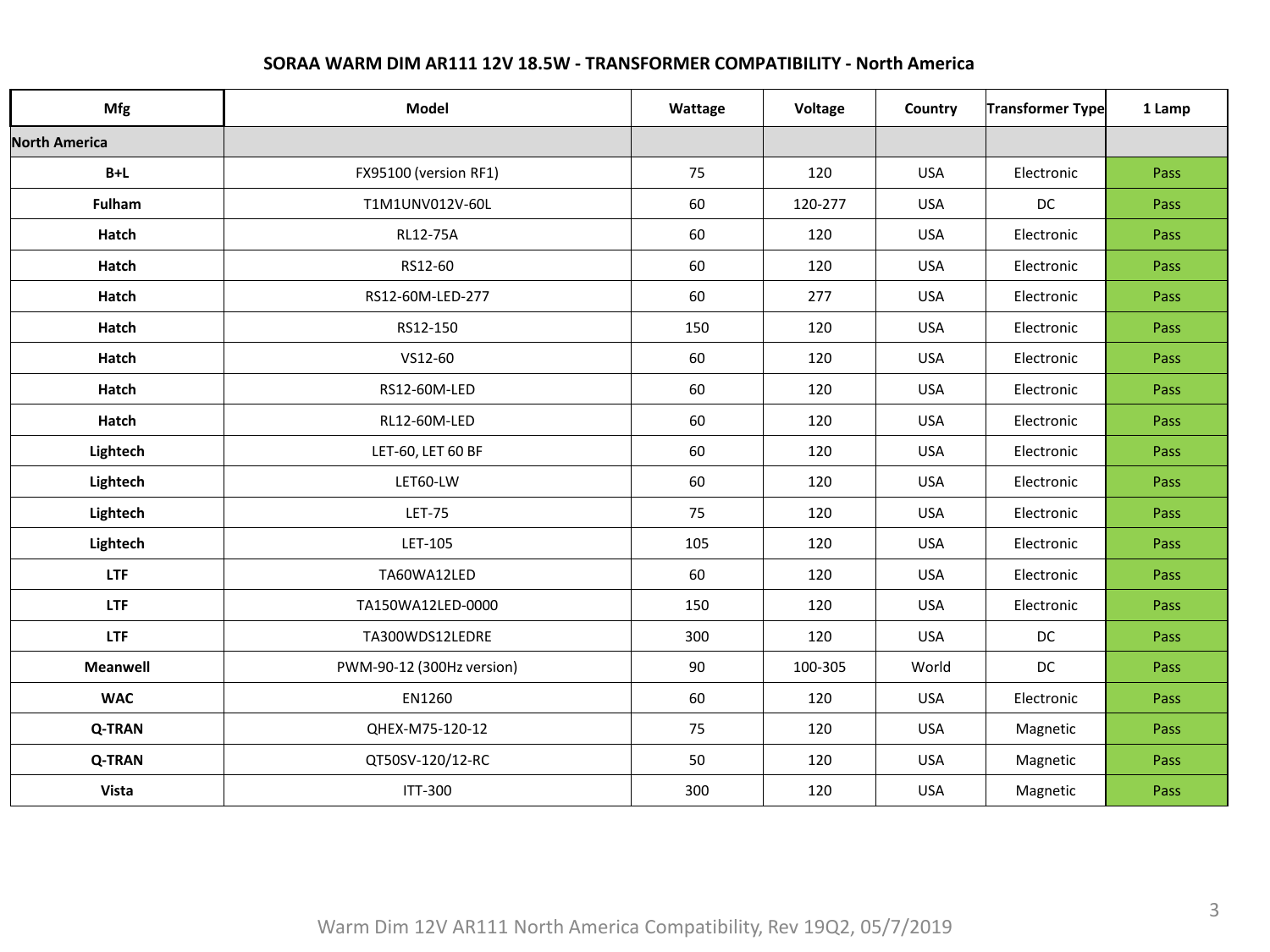#### **SORAA AR111 & PAR36 12V 18.5W - TRANSFORMER COMPATIBILITY - North America**

### **Transformer compatibility Notes:**

- Compatibility tests are conducted by Soraa only as guidance for he user
- All tests are conducted under bench conditions; results may differ from test results depending on conditions at the application site
- Results may vary due to variability in component choices and manufacturing processes by the transformer manufacturer
- For transformer-lamp compatibility, Soraa only tests up to 5 transformers per circuit. Consult Soraa, controls provider and transformer manufacturer for latest compatibility when installing 5 or more fixtures per circuit. Lamp performance may vary based on field conditions, including but not limited to THD, shared neutral wires, power-quality. Whenever possible, test lamps in-situ to verify satisfactory performance.
- if the transformer's minimum wattage is not met, the lamp may only operate under nominal conditions (nominal line voltage and thermal conditions where the lamp is at full power).
- if the fixture/transformer is not listed as tested, please consult with Soraa first before making any recommendations to end customer.
- Above table is for applications where no dimmer is used. If a dimmer is used, the user should consult the Dimmer/Transformer table, or contact Soraa if their desired combination is not listed.
- Transformer maximum load should not be exceeded. Please follow transformer/dimmer manufacturer's guidelines regarding maximum load with [LED lamps.](https://res.cloudinary.com/soraa/raw/upload/v1452276139/content/max-lamp-load-calculator.xlsx)
- (\*) This transformer added to the compatibility list as of this Revision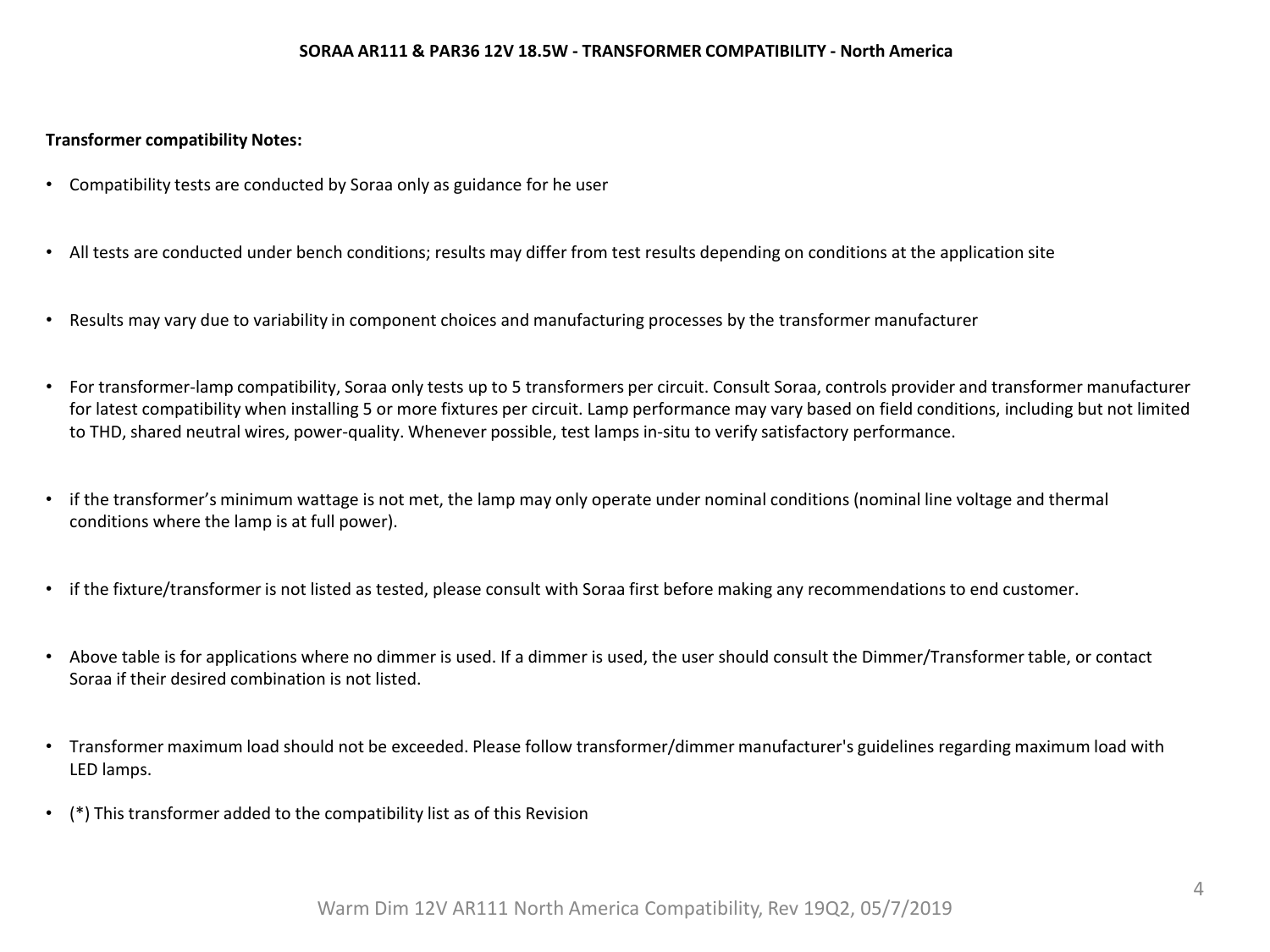#### Grafik Eye QS + ELV Interface Lutron<br>Remote Power Modules<br>HW / LP-RPM-4A-120 Remote Power Modules Creston DIN-1DIMU4 Creston DIN-1DIMU4 Marlin Stellar RMS 4 HW / LP-RPM-4A-120 Marlin Stellar RMS 4 Lutron<br>Skylark SELV-300 **← Number of lamps per**  Lutron<br>Diva DVELV-300 ← Number of lamps per Lutron<br>Caseta PD-5NE Skylark SELV-300 Caseta PD-5NE Diva DVELV-300 Lutron Radio RA2 RRD-6NA transformer **transformer**  Lutron<br>25 + EL'<br>PHP M **Transformer Dimmer → Transf. Transformer model manufacturer type ↓ ↓ ↓ Dimming**<br>*phase* → **phase →** Reverse Reverse Reverse Reverse Reverse Reverse Reverse Reverse Reverse **Hatch |** RS12-60M-LED | ELV | 1 | | 10% | 10% | 6% | 8% | 8% | 7% | 6% | 10% **Lightech |** LET60, LET60-BF | ELV | 1 | 4% | 6% | 4% | 2% | 8% | 5% | 4% | 5%

### **SORAA WARM DIM AR111 12V - DIMMING COMPATIBILITY LIST - ELV - North America**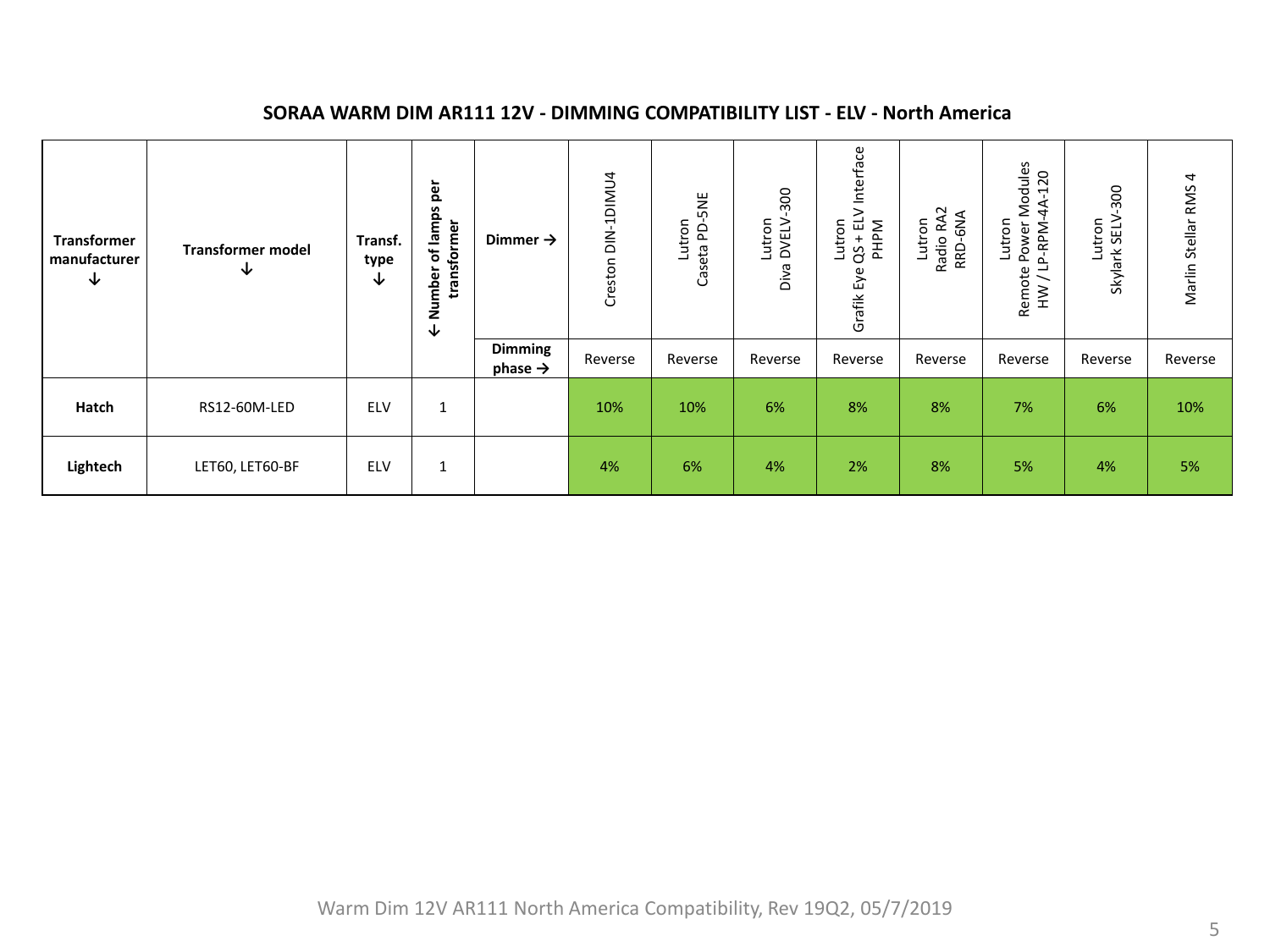| <b>Transformer</b><br>manufacturer<br>↓ | <b>Transformer model</b><br>↓ | Transf.<br>type<br>∿ | of lamps<br>transformer<br>Number<br>per<br>V | Dimmer $\rightarrow$                  | Creston DIN-1DIMU4 | Lutron Caseta PD-5NE | ő<br>QSGRJ-3P<br>Grafik Eye<br>Lutron | RRD-6NA<br>Radio RA2<br>Lutron | Modules<br>120<br>4<br>Lutron<br>Power<br>-RPM-<br>HW/LP.<br>Remote | Modules<br>120<br>$\Rightarrow$<br>Lutron<br>Power<br>-RPM-<br>HW/LP<br>Remote | 4<br>Marlin Stellar RMS |
|-----------------------------------------|-------------------------------|----------------------|-----------------------------------------------|---------------------------------------|--------------------|----------------------|---------------------------------------|--------------------------------|---------------------------------------------------------------------|--------------------------------------------------------------------------------|-------------------------|
|                                         |                               |                      |                                               | <b>Dimming</b><br>phase $\rightarrow$ | Forward            | Forward              | Forward                               | Forward                        | Forward                                                             | Forward                                                                        | Forward                 |
| Q-Tran                                  | QT50SV-120/12-RC              | <b>MLV</b>           | 1                                             |                                       | 10%                | 7%                   | <b>NC</b>                             | 5%                             | <b>NC</b>                                                           | 5%                                                                             | 10%                     |

### **SORAA WARM DIM AR111 12V - DIMMING COMPATIBILITY LIST - MLV - North America**